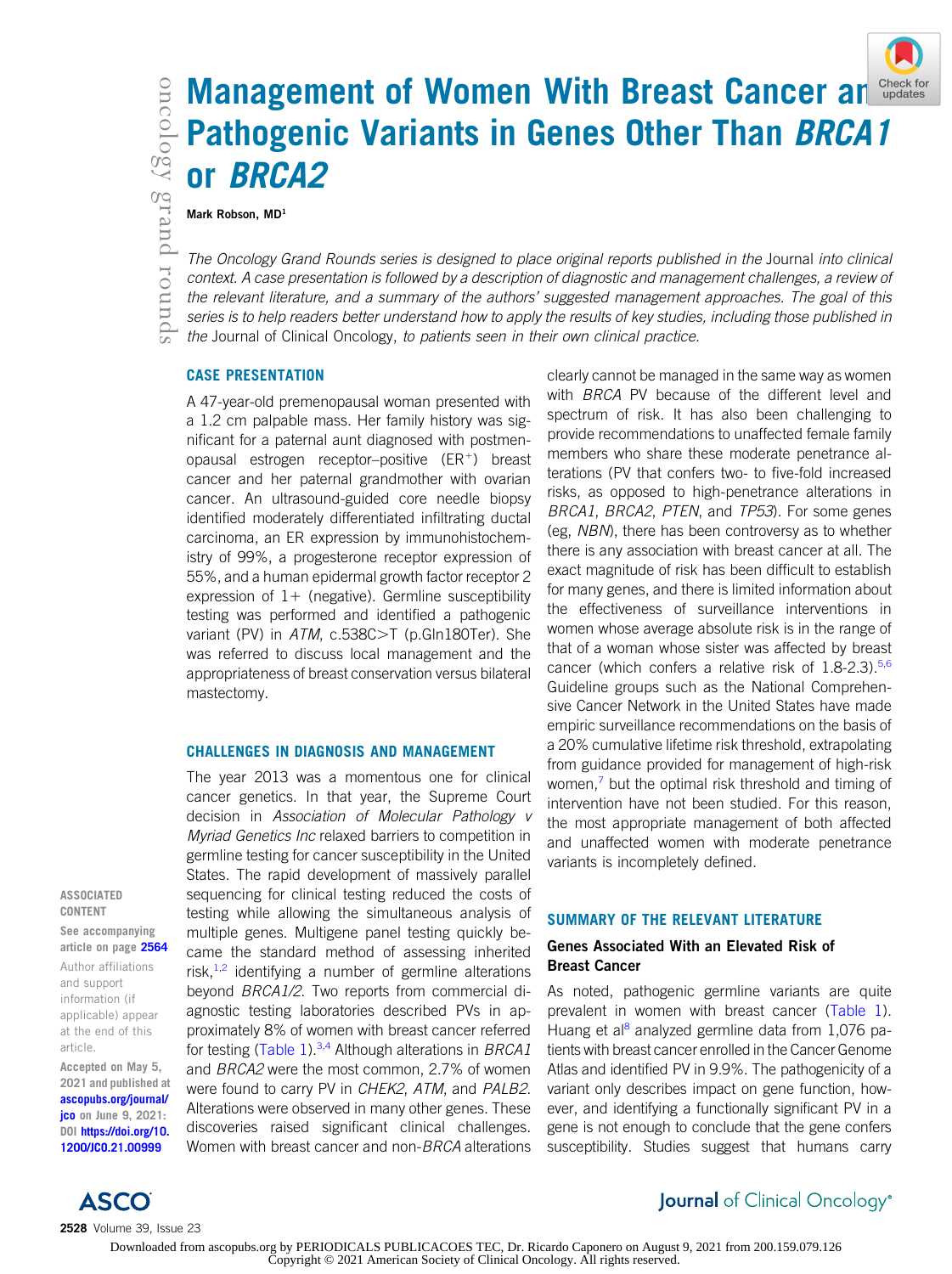<span id="page-1-0"></span>

| <b>TABLE 1.</b> Prevalence of Germline PVs in Women With Breast Cancer |  |  |
|------------------------------------------------------------------------|--|--|
| Referred for Genetic Testing <sup>3,4</sup>                            |  |  |

| Gene              | No.    | <b>No. (PV)</b> | %    |
|-------------------|--------|-----------------|------|
| BRCA2             | 94,207 | 1,783           | 1.89 |
| <b>BRCA1</b>      | 94,207 | 1,733           | 1.84 |
| CHEK2             | 94,207 | 1,021           | 1.08 |
| <b>ATM</b>        | 94,207 | 775             | 0.82 |
| PALB <sub>2</sub> | 94,207 | 732             | 0.78 |
| <b>BRIP1</b>      | 94,207 | 229             | 0.24 |
| PMS <sub>2</sub>  | 94,207 | 168             | 0.18 |
| <b>BARD1</b>      | 94,207 | 162             | 0.17 |
| <b>TP53</b>       | 94,207 | 152             | 0.16 |
| RAD50             | 58,798 | 94              | 0.16 |
| MSH <sub>6</sub>  | 94,207 | 144             | 0.15 |
| <b>NBN</b>        | 94,207 | 132             | 0.14 |
| RAD51C            | 94,207 | 114             | 0.12 |
| NF1               | 58,798 | 59              | 0.10 |
| MRE11A            | 58,798 | 48              | 0.08 |
| MSH <sub>2</sub>  | 94,207 | 66              | 0.07 |
| <b>PTEN</b>       | 94,207 | 63              | 0.07 |
| CDH1              | 94,207 | 53              | 0.06 |
| RAD51D            | 94,207 | 51              | 0.05 |
| CDKN2A            | 94,207 | 48              | 0.05 |
| MLH1              | 94,207 | 45              | 0.05 |
| <b>APC</b>        | 35,409 | 11              | 0.03 |

Abbreviation: PV, pathogenic variant.

between 250 and 300 loss-of-function variants in their genomes, most of which are not associated with disease in the individual. $9$  It has been challenging to come to agreement on a definitive list of breast cancer predisposition genes. Clinical cancer geneticists came to consensus quickly on high-penetrance genes that confer  $a > 5$ -fold relative risk (BRCA1, BRCA2, TP53, PTEN, and CDH1) because PV in these genes causes autosomal dominant cancer syndromes with risks that can be estimated through pedigree analysis. PALB2 is a more recently identified gene for which PVs are associated with four- to eight-fold increases in risk (an average of 53% breast cancer risk by age 80 years).<sup>10[-12](#page-5-10)</sup> PALB2 is often therefore considered a high penetrance gene, although it will be discussed here.

At the other end of the risk spectrum are common variants (single nucleotide polymorphisms [SNPs]) identified through large genome-wide association studies that individually confer a minimal increase in risk but that are in-controvertibly associated statistically with breast cancer.<sup>[13](#page-5-11)</sup> Although it is not possible to use individual common variants to predict breast cancer risk, there is a strong association with polygenic risk scores (PRSs) derived from

er hundreds of individual variant genotypes.<sup>[14](#page-5-12)</sup> These PRSs are now being incorporated into testing being offered by commercial diagnostic laboratories, although their clinical utility remains unclear.

Between rare high-penetrance genes and common SNPs lies a group of so-called moderate penetrance genes. These are genes in which PVs are found in  $< 1\%$  of the general population, which confer between two- and five-fold increases in breast cancer risk. Because of the generally modest degrees of increased risk, PV in these genes cannot usually be identified through pedigree analysis as they often do not result in a recognizable Mendelian pattern of disease. They are best thought of as strong risk factors that interact with other factors such as family history, genetic background, mammographic density, and traditional risk factors to generate an individual woman's risk of breast cancer.[15](#page-5-13) Establishing a definitive list of moderate penetrance breast cancer susceptibility genes has been a challenge. Recent publications from the Breast Cancer Association Consortium and the CARRIERS Consortium describe large population-based case control analyses of more than 80,000 women with breast cancer (Fig  $1$ ).<sup>[10](#page-5-9)[,11](#page-5-14)</sup> There is a canonical set of genes that are incontrovertibly associated with breast cancer, specifically BRCA1, BRCA2, PALB2, CHEK2, and ATM. Other previously reported associations were not validated, such as BRIP1, FANCC, FANCM, MRE11A, NBN (including the Slavic founder variant 657del5 [c.657\_661del, p.Lys219fs]), RAD50, REQL, and RINT1. Risks described for known familial cancer syndrome genes such as CDH1, STK11, and TP53 were lower in these population-based studies than expected, possibly because recognition of these syndromes would remove subjects from both the case and control groups. Despite the size of these studies, the association of several genes with breast cancer remains unclear. This includes BARD1, MSH6, RAD51C, and RAD51D, for which the odds ratio point estimates of the associations are generally  $< 2.1$  and statistically significant in one study but not the other. For BARD1, RAD51C, and RAD51D, associations with ER-negative (ER $^{-}$ ) or triple-negative breast cancer are robust despite a lack of clear association with overall risk. The lack of impact on overall risk may result from the lack of association with the more prevalent ERpositive  $(ER^+)$  breast cancer.

# MODIFIERS OF BREAST CANCER RISK IN WOMEN WITH MODERATE PENETRANCE PATHOGENIC VARIANTS

CHEK2 was the first moderate penetrance gene to be identified because of a common pathogenic founder variant (c.1100del, p.Thr367fs) found in Northern Europe. In 2004, a consortium calculated that this variant resulted in a 2.34-fold increase in risk (95% CI, 1.72 to 3.20).<sup>[16](#page-5-15)</sup> Subsequent studies of this variant and other PVs in CHEK2 illustrated the challenges of incorporating knowledge of moderate penetrance variants into clinical care. For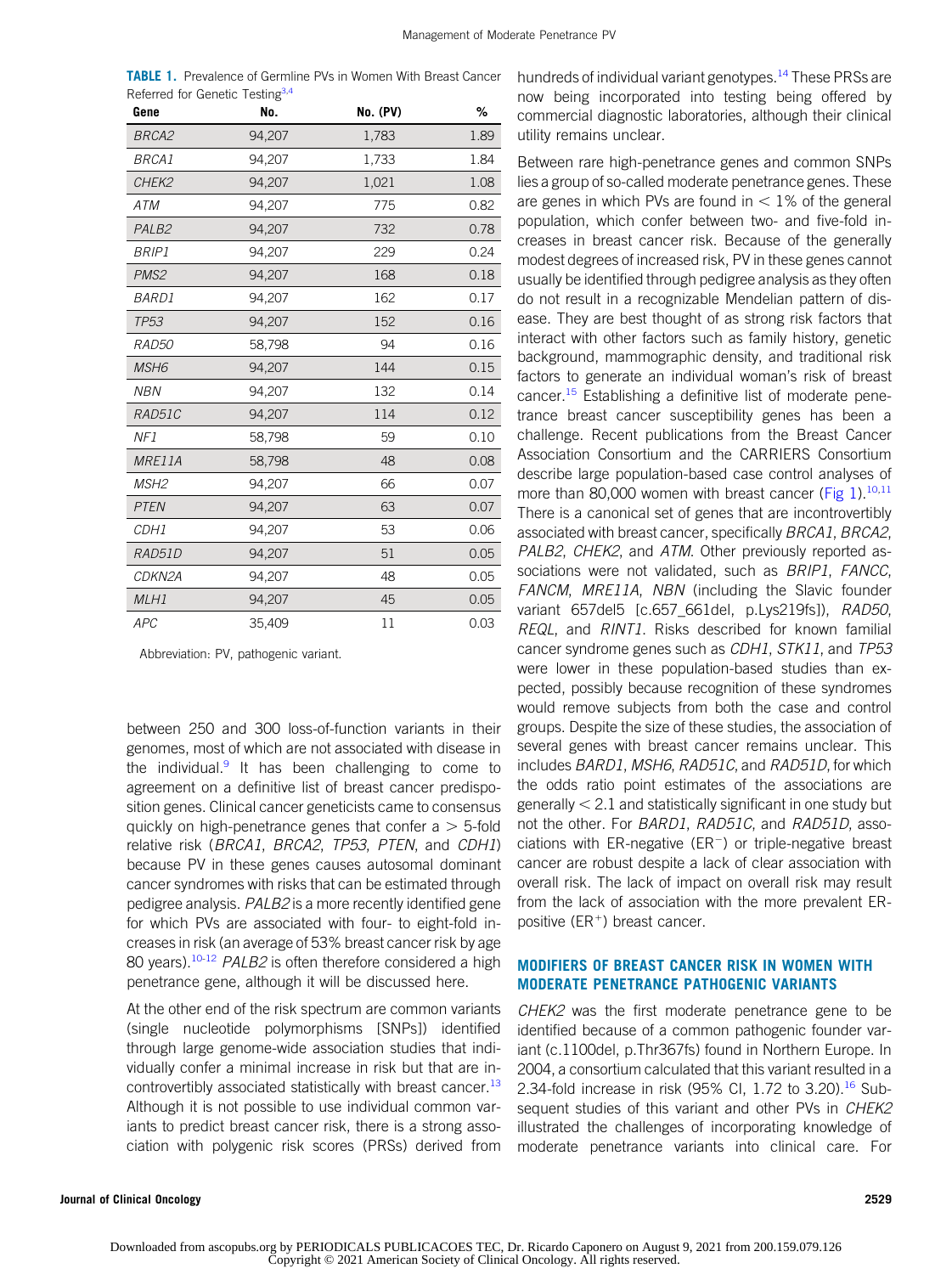

<span id="page-2-0"></span>FIG 1. ORs for breast cancer for pathogenic variants in moderate penetrance genes (population-based studies<sup>[10](#page-5-9),11</sup>). Relative risks for unselected woman with an affected first-degree relative are indicated by "Single Affected FDR."<sup>[5](#page-5-4)[,6](#page-5-5) a</sup>Statistically significant associations within study. BCAC, Breast Cancer Association Consortium; OR, odds ratio.

example, the estimated risks associated with CHEK2 varied from study to study not only because of expected statistical variation and differing methods for computing absolute risks but also because of variation in different studies in the distributions of other risk factors. CHEK2 risk is modified by age, $17$  family history, $18$  and likely traditional reproductive risk factors and mammographic density.<sup>[15](#page-5-13)</sup> There are also genotype-specific variations in risk as some variants, such as  $CHEK2$  c.470T $>C$  (p. Ile157Thr), are associated with average risks that are in the range of a risk SNP rather than a rare variant.<sup>[19](#page-5-18)</sup>

The degree to which moderate penetrance genes other than CHEK2 are modified by traditional risk factors has not been explored. For several genes (such as BRCA1, BRCA2, PALB2, and CHEK2), the risk relative to the general population appears to decline with age,  $10$  but there is insufficient evidence that this applies for other moderate penetrance genes. It would be anticipated that genes that predispose to ER-positive breast cancer (ATM, CHEK2, and PALB2) would be more subject to modification by reproductive risk factors than genes that predispose to ERnegative cancers (BARD1, RAD51C, and RAD51D), but this hypothesis has not been tested.

There has been an increasing recognition that the risk of moderate penetrance PV is modified by genetic background, as represented by PRSs. This has been wellestablished for CHEK2 PV, $^{20,21}$  $^{20,21}$  $^{20,21}$  and recent work has

extended the observation to ATM and PALB2.<sup>[22](#page-6-0)</sup> The Original Report companion to this article by Gao et  $a^{23}$ further evaluates the impact of PRS on risk in ATM, CHEK2, and PALB2 carriers. In this report, all carriers of PV in PALB2 were calculated to have a lifetime (by age 80 years) risk of  $> 20\%$  (the US threshold for magnetic resonance imaging [MRI] surveillance), but risks ranged from 21.5% for a carrier with no family history and a PRS in the 10% percentile up to 59.5% for a carrier with a family history and a PRS in the 90% percentile. For ATM and CHEK2 carriers, risks range from 12.8% (ATM) and 15.2% (CHEK2) for women with no family history and a PRS in the 10% percentile up to 40.9% (ATM) and 46.6% (CHEK2) for women with a family history and a PRS in the 90% percentile<sup>[23](#page-6-1)</sup> and 31.3% of CHEK2 PV carriers without a family history were calculated to have lifetime breast cancer risks under 20%. For women with a family history, the proportions were 21.2% for ATM and 10.1% for CHEK2.

# SECOND CANCER RISKS IN WOMEN WITH MODERATE PENETRANCE PATHOGENIC VARIANTS

# Breast Cancer

There are few data regarding second ipsilateral or contralateral breast cancer (CBC) risks associated with moderate penetrance PV. Not surprisingly, studies of CHEK2 c.1100del are the most robust given the prevalence of this variant. The results of the studies are variable, with some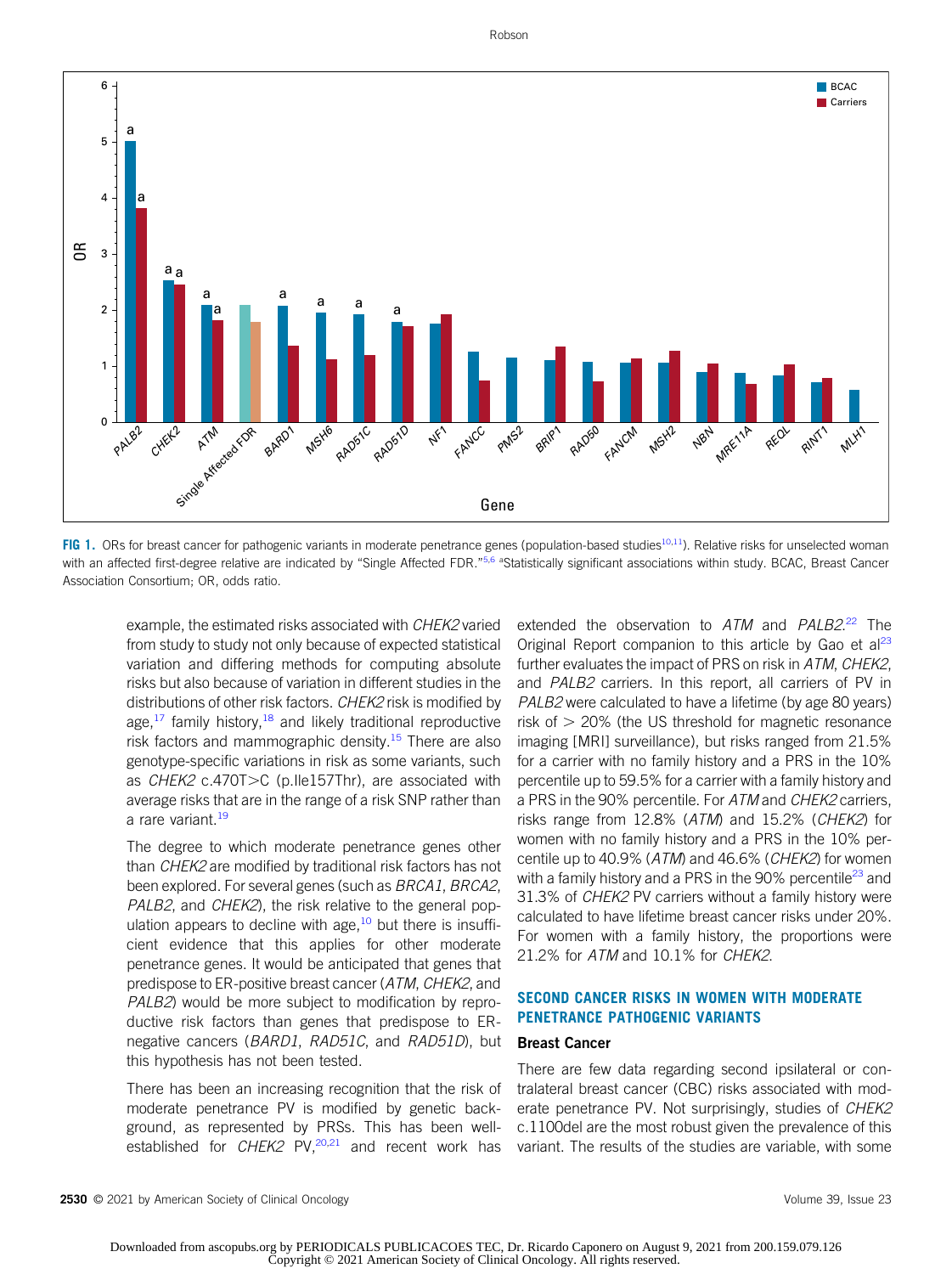reports describing a three- to four-fold increased risk of CBC.[24,](#page-6-2)[25](#page-6-3) Other studies have not shown such an association.<sup>[26](#page-6-4)</sup> PRS may modify CBC risk as it does primary cancer risk, but studies to examine this question have been underpowered.<sup>[20](#page-5-19)</sup> ATM variants that are considered pathogenic by clinical diagnostic laboratories are not associated with an increased CBC risk, even after radiation therapy.<sup>[26](#page-6-4)</sup> There are no data elucidating CBC risk in women with PALB2 PV. There are no data indicating that women with moderate penetrance PV are at increased risk for ipsilateral tumor recurrence after breast-conserving treatment, although the question has not been studied.

#### Ovarian Cancer

The most common moderate penetrance breast cancer predisposition genes are ATM, CHEK2, and PALB2. PALB2 has been linked to an increase in ovarian cancer risk in several studies. $12,27$  $12,27$  This risk is generally similar to that experienced by a woman whose sister has been diagnosed with ovarian cancer. $^{28}$  $^{28}$  $^{28}$  In contrast, CHEK2 has not been linked to increased risk. Although  $ATM$  has not been definitively associated with an increased risk of ovarian cancer, two studies comparing PV variants in patients with ovarian cancer with public database controls reported 2.25- to 2.85-fold increased risks.<sup>[29](#page-6-7)[,30](#page-6-8)</sup> BARD1 is not robustly associated with an increased risk of ovarian cancer.<sup>[29](#page-6-7)[-31](#page-6-9)</sup>

BRIP1, RAD51C, and RAD51D are clearly moderate pen-etrance ovarian cancer predisposition genes,<sup>[29](#page-6-7)[-34](#page-6-10)</sup> but risk estimates have been labile as PVs are rare. A systematic analysis comparing the prevalence of PV in these genes with public databases generated point estimate odds ratios (ORs) of 4.94 for BRIP1, 5.59 for RAD51C, and 6.94 for RAD51D.<sup>[35](#page-6-11)</sup> A large recent collaborative analysis assessing risk in families with RAD51C (relative risk 7.55) and RAD51D (relative risk 7.60) alterations produced estimated absolute ovarian cancer risks by age 80 years of 11% and 13%, respectively. Estimated absolute risks were substantially higher in women with a family history of ovarian cancer.<sup>34</sup>

#### Pancreas Cancer

ATM PVs were observed in familial pancreas cancer in 2012 and were present in 1.8% of a prospective ascertainment of patients with the disease. $36,37$  $36,37$  A study comparing the prevalence of PV in 3,030 patients with pancreas cancer with public database controls calculated an point OR of 5.71, close to the OR for BRCA2 (6.20).<sup>[38](#page-6-14)</sup> PALB2 PVs were associated with an OR of 2.37 for pancreas cancer in one study, $12$  but an elevated risk was not identified in another report.<sup>[38](#page-6-14)</sup> Other genes have not been linked.

#### SUGGESTED APPROACH TO MANAGEMENT

#### Surgical Treatment

There is no current evidence that women are at increased risk for ipsilateral recurrence or ipsilateral second primary

malignancies if they are found to carry a PV in ATM, CHEK2, PALB2, or other genes such as BARD1, RAD51C, or RAD51D [\(Table 2](#page-4-0)). Since BRIP1, NBN, and other genes do not play a clear role in breast cancer susceptibility, PV in these genes would also not be expected to affect risk of ipsilateral events. Therefore, women with PV in moderate penetrance genes should be considered candidates for breast-conserving treatment (BCT) if otherwise appropriate. Despite theoretical concerns, women with PV in ATM are not clearly at increased risk of CBC after radiation treatment. Women with ATM PV should not be precluded from considering BCT.

There is limited evidence that CHEK2 PV may be associated with modest increased risks of CBC, but these risks are likely modified by genetic background (PRS) and may also be modified by endocrine therapy since a large proportion of CHEK2-associated cancers are ER-positive. There are no data to suggest that women with PV in ATM, PALB2, or other genes are at sufficient CBC risk to warrant a general recommendation for contralateral preventive mastectomy. It should be noted that the risks associated with PALB2 are generally like those of BRCA2 and that CBC risk has not been well-studied in women with PALB2 PV. Consideration of contralateral preventive mastectomy may be reasonable in such women, particularly if they are young and with a significant family history of breast cancer.

#### Systemic Treatment

There have been studies suggesting that women with CHEK2 PV experience worse breast cancer outcomes than women without PV.<sup>[25](#page-6-3)[,39,](#page-6-15)[40](#page-6-16)</sup> These studies were performed before the widespread availability of prognostic genomic testing. Decisions about systemic adjuvant therapy should follow established decision pathways without regard to the presence of the CHEK2 PV. There is no evidence that the presence of PV in other genes is associated with worse prognosis or should influence adjuvant therapy decisions.

The products of many of the moderate penetrance susceptibility genes operate in DNA damage repair pathways. PARP inhibitors are known to be effective in women with breast cancer and germline PV in BRCA1 and BRCA2.[41](#page-6-17)[,42](#page-6-18) A small study, TBCRC048, has suggested that olaparib is highly active in patients with metastatic breast cancer and germline PALB2 alterations but not in women with CHEK2 or ATM PV.<sup>43</sup> The activity in women with alterations in other genes has not been studied, although there is reason to be optimistic that PARP inhibitors would be active in patients with PV in RAD51C and RAD51D.

# MANAGEMENT OF RISK OF OTHER CANCERS

Although PALB2 and perhaps ATM are associated with modestly increased risks of ovarian cancer, these risks resemble those of a woman with a first-degree relative with ovarian cancer and premenopausal risk-reducing salpingooophorectomy (RRSO) is unlikely to be of benefit. Even in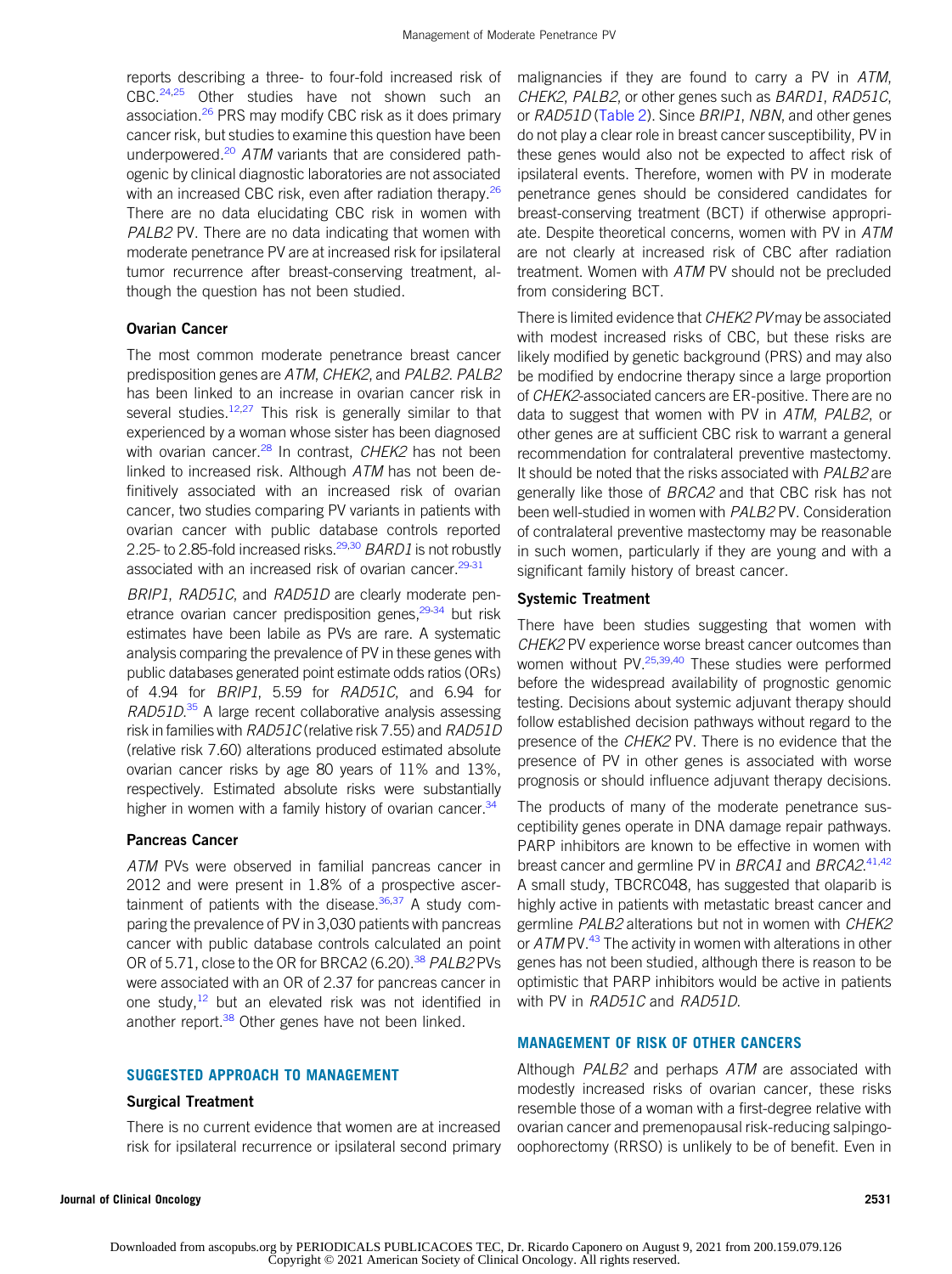#### Robson

<span id="page-4-0"></span>

| TABLE 2. Management Guidelines for Women With PV in Moderate Penetrance Genes Commonly Included on Multigene Panels |          |  |  |  |            |  |
|---------------------------------------------------------------------------------------------------------------------|----------|--|--|--|------------|--|
|                                                                                                                     | Affected |  |  |  | Unaffected |  |

| Gene         | Subtype<br>Predisposition | <b>BCT If</b><br>Feasible | <b>CPM</b> <sup>a</sup> | <b>RRSO</b> b   | <b>Overall BC</b><br>$Risk > 2 \times$ | <b>MRI</b> <sup>c</sup> | <b>RRM</b> <sup>d</sup> | <b>RRSO</b> <sup>d</sup> | <b>SERM/AI</b><br><b>Prevention</b> | <b>Others<sup>e</sup></b> |
|--------------|---------------------------|---------------------------|-------------------------|-----------------|----------------------------------------|-------------------------|-------------------------|--------------------------|-------------------------------------|---------------------------|
| ATM          | $ER+$                     | Υ                         | <b>NE</b>               | D               | $\vee$                                 | Y                       | D if FH                 | D                        | <b>NE</b>                           | Pancrease                 |
| <b>BARD1</b> | $ER-$                     | ν                         | N                       | N               | N <sup>f</sup>                         | D if FH <sup>f</sup>    | N                       | N                        | <b>NE</b>                           |                           |
| <b>BRIP1</b> | None                      | Y                         | N                       | Y (45-50 years) | N                                      | N                       | N                       | $Y(45-50)$<br>years)     | <b>NE</b>                           |                           |
| CHEK2        | $ER^+ > ER^-$             | Υ                         | <b>NE</b>               | N               | v                                      | Υ                       | D if FH                 | N                        | <b>NE</b>                           |                           |
| <b>NBN</b>   | None                      | Υ                         | $\mathsf{N}$            | N               | N                                      | N                       | N                       | N                        | <b>NE</b>                           |                           |
| PALB2        | $ER^{-}$ > $ER^{+}$       | Υ                         | D                       | D               | V                                      | Y                       | D                       | D                        | <b>NE</b>                           | Pancrease                 |
| RAD51C       | $ER-$                     | Y                         | $\mathsf{N}$            | Y (45-50 years) | N <sup>f</sup>                         | D if FH <sup>f</sup>    | N                       | $Y(45-50)$<br>years)     | <b>NE</b>                           |                           |
| RAD51D       | $ER-$                     | Y                         | N                       | Y (45-50 years) | N <sup>f</sup>                         | D if FH <sup>f</sup>    | N                       | $Y(45-50)$<br>years)     | <b>NE</b>                           |                           |

Abbreviations: AI, aromatase inhibitor; BC, breast cancer; BCT, breast-conserving treatment (including adjuvant radiation); CPM, contralateral preventive mastectomy; D, discuss acknowledging limited evidence and uncertainty about risk; ER, estrogen receptor; FDR, first-degree relative; FH, familial hypercholesterolaemia; MRI, breast magnetic resonance imaging surveillance; N, no evidence to support (manage per family history); NE, insufficient evidence to support (manage per family history); PV, pathogenic variant; RRM, risk-reducing mastectomy; RRSO, risk-reducing salpingo-oophorectomy; SERM, selective estrogen receptor modulator; Y, recommended or supported.

<sup>a</sup>Contralateral risk is not defined for moderate penetrance genes. Younger age and stronger FH likely predict for higher risk. Presuming second cancer risk resembles primary cancer risk, and only PALB2 is likely to have sufficient risk to routinely discuss surgery on the basis of PV alone. Patients may elect CPM for personal utility regardless of underlying risk.

**PRRSO** should be discussed with all women with a family history of ovarian cancer regardless of genetic testing.

c MRI should always be discussed with US women whose cumulative lifetime risk exceeds 20% on the basis of family history–based models, regardless of PV. <sup>d</sup>RRM and RRSO should be discussed with women if there is strong FH regardless of genetic testing.

eReferral for pancreas cancer screening of ATM/PALB2 PV and one or more FDR with pancreas cancer.

<sup>1</sup>BARD1, RAD51C, and RAD51D are associated with increased risks of ER-negative BC, but the overall BC risk is not reproducibly > 2. MRI is not clearly indicated on the basis of PV alone but should be discussed if there is an FH of BC in FDRs.

women with PV in BRCA2, which confers substantially higher risk, RRSO is often deferred until age 45 years, which supports deferring surgery until after menopause for PALB2 and ATM PV. Women with PV in BRIP1, RAD51C, and RAD51D are at higher risk and should strongly consider RRSO between 45 and 50 years.

The benefit of screening for pancreas cancer is not established. Gastroenterology professional societies recommend consideration of screening for women with PV in ATM or PALB2 who also have one or more first-degree relatives affected with pancreas cancer.<sup>[44](#page-6-20)[,45](#page-6-21)</sup>

#### MANAGEMENT OF UNAFFECTED RELATIVES

Unaffected relatives of women with moderate penetrance PV should be referred for genetic counseling and presymptomatic testing. Unaffected women with PV in ATM, CHEK2, or PALB2 have average lifetime risks exceeding 20% and are therefore candidates for enhanced surveillance with MRI in addition to mammography or contrastenhanced mammography. The current recommendation is to begin such surveillance at age 40 years, although there may be benefits to starting younger, especially if there is a significant family history of breast cancer. PRS-modified absolute risk estimates may be provided by commercial testing laboratories. In the absence of prospective validations, it would be unwise to forego enhanced surveillance on the basis of an adjusted absolute risk under 20%, particularly in the presence of a family history. Women with alterations in other genes, including BARD1, BRIP1, RAD51C, RAD51D, and NBN, should be followed as appropriate for their family history of breast cancer.

In general, the average breast cancer risks conferred by moderate penetrance PV are insufficient to support riskreducing mastectomy (RRM). Furthermore, the studies of PRS modification indicate that a substantial proportion of women with PV in ATM and CHEK2 have lifetime risks below the 20% threshold used for MRI and it would be inappropriate to risk operating on such women. Conversely, however, caution should be used when employing a PRSadjusted risk estimate to support RRM until robust validation studies have been published. For women with PV in PALB2, RRM may be considered, particularly if there is a significant family history of breast cancer. In women with PALB2 PV and no family history, the distribution of risk is such that some women may have lifetime risks in the range of 30% or even less. RRM would be an aggressive approach in such women.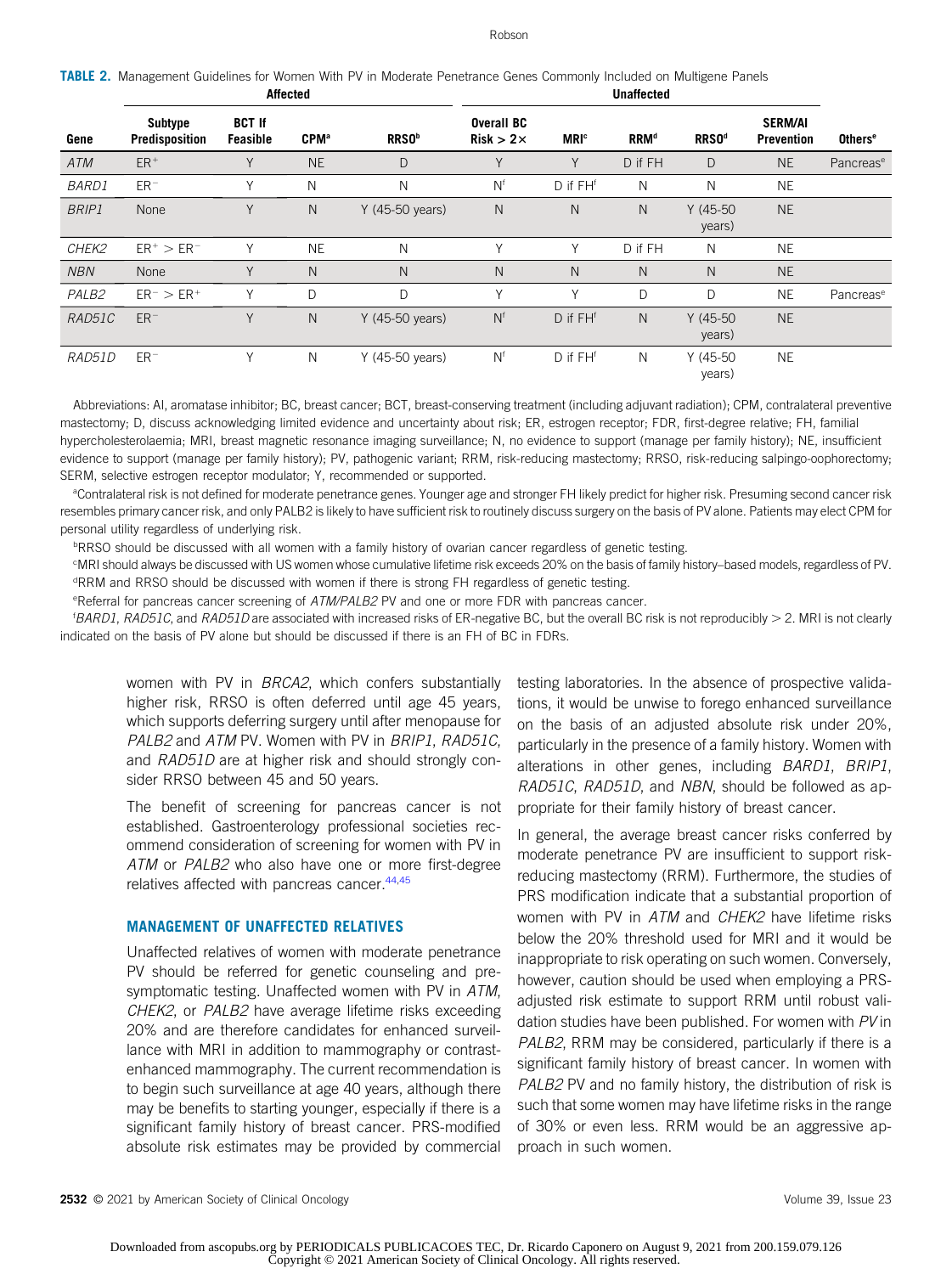Management of ovarian cancer and pancreas cancer risks in unaffected women should follow the earlier suggestions.

#### **SUMMARY**

Multigene panel testing identifies PVs in a substantial fraction of women with breast cancer. Cancer risks and management approaches are well-defined for women with PV in high penetrance cancer syndrome genes. For genes that confer more modest degrees of risk, best practices are less clear. In general, treatment of women with breast cancer and PV in moderate penetrance genes should proceed as treatment for women without such alterations. Some genes are associated with sufficient ovarian cancer or

#### **AFFILIATION**

<sup>1</sup>Breast Cancer Medicine and Clinical Genetics Services, Department of Medicine, Memorial Sloan Kettering Cancer Center, New York, NY

#### CORRESPONDING AUTHOR

Mark Robson, MD, Breast Cancer Medicine and Clinical Genetics Services, Department of Medicine, 1275 York Ave, Memorial Sloan Kettering Cancer Center, New York, NY 10065; Twitter: @MarkRobsonMD; e-mail: [robsonm@mskcc.org.](mailto:robsonm@mskcc.org)

pancreas cancer risk to warrant intervention. Unaffected female family members should undergo cancer genetic counseling by a knowledgeable provider to be informed of the most up-to-date risk figures and recommendations for management. In most situations, the breast cancer risks for unaffected women will not warrant serious consideration of RRM although MRI surveillance will often be appropriate and RRSO will need to be considered for some PV.

The patient elected to undergo wide local excision and sentinel node biopsy. Her final stage was pT1cN0M0. Her 21-gene recurrence score was 16, and she elected adjuvant antiestrogen treatment alone. She was referred for adjuvant radiotherapy.

# **SUPPORT**

Supported by Breast Cancer Research Foundation, NIH/NCI Cancer Center Support Grant P30 CQA008748.

# AUTHOR'S DISCLOSURES OF POTENTIAL CONFLICTS OF INTEREST

Disclosures provided by the author are available with this article at DOI [https://doi.org/10.1200/JCO.21.00999.](https://ascopubs.org/doi/full/10.1200/JCO.21.00999)

#### **REFERENCES**

- <span id="page-5-0"></span>1. Kurian AW, Ward KC, Abrahamse P, et al: Time trends in receipt of germline genetic testing and results for women diagnosed with breast cancer or ovarian cancer, 2012-2019. J Clin Oncol 39:1631-1640, 2021
- <span id="page-5-1"></span>2. Kurian AW, Ward KC, Hamilton AS, et al: Uptake, results, and outcomes of germline multiple-gene sequencing after diagnosis of breast cancer. JAMA Oncol 4: 1066-1072, 2018
- <span id="page-5-2"></span>3. Buys SS, Sandbach JF, Gammon A, et al: A study of over 35,000 women with breast cancer tested with a 25-gene panel of hereditary cancer genes. Cancer 123:1721-1730, 2017
- <span id="page-5-3"></span>4. Couch FJ, Shimelis H, Hu C, et al: Associations between cancer predisposition testing panel genes and breast cancer. JAMA Oncol 3:1190-1196, 2017
- <span id="page-5-4"></span>5. Collaborative Group on Hormonal Factors in Breast Cancer: Familial breast cancer: Collaborative reanalysis of individual data from 52 epidemiological studies including 58,209 women with breast cancer and 101,986 women without the disease. Lancet 358:1389-1399, 2001
- <span id="page-5-5"></span>6. Pharoah PD, Day NE, Duffy S, et al: Family history and the risk of breast cancer: A systematic review and meta-analysis. Int J Cancer 71:800-809, 1997
- <span id="page-5-6"></span>7. Saslow D, Boetes C, Burke W, et al: American Cancer Society guidelines for breast screening with MRI as an adjunct to mammography. CA Cancer J Clin 57: 75-89, 2007
- <span id="page-5-7"></span>8. Huang KL, Mashl RJ, Wu Y, et al: Pathogenic germline variants in 10,389 adult cancers. Cell 173:355-370 e14, 2018
- <span id="page-5-8"></span>9. Genomes Project Consortium, Abecasis GR, Altshuler D, et al: A map of human genome variation from population-scale sequencing. Nature 467:1061-1073, 2010
- <span id="page-5-9"></span>10. Breast Cancer Association Consortium, Dorling L, Carvalho S, et al: Breast cancer risk genes: Association analysis in more than 113,000 women. N Engl J Med 384:428-439, 2021
- <span id="page-5-14"></span>11. Hu C, Hart SN, Gnanaolivu R, et al: A population-based study of genes previously implicated in breast cancer. N Engl J Med 384:440-451, 2021
- <span id="page-5-10"></span>12. Yang X, Leslie G, Doroszuk A, et al: Cancer risks associated with germline PALB2 pathogenic variants: An international study of 524 families. J Clin Oncol 38: 674-685, 2020
- <span id="page-5-11"></span>13. Michailidou K, Lindstrom S, Dennis J, et al: Association analysis identifies 65 new breast cancer risk loci. Nature 551:92-94, 2017
- <span id="page-5-12"></span>14. Mavaddat N, Michailidou K, Dennis J, et al: Polygenic risk scores for prediction of breast cancer and breast cancer subtypes. Am J Hum Genet 104:21-34, 2019
- <span id="page-5-13"></span>15. Lee A, Mavaddat N, Wilcox AN, et al: BOADICEA: A comprehensive breast cancer risk prediction model incorporating genetic and nongenetic risk factors. Genet Med 21:1708-1718, 2019
- <span id="page-5-15"></span>16. Consortium CBCC-C: CHEK2\*1100delC and susceptibility to breast cancer: A collaborative analysis involving 10,860 breast cancer cases and 9,065 controls from 10 studies. Am J Hum Genet 74:1175-1182, 2004
- <span id="page-5-16"></span>17. Schmidt MK, Hogervorst F, van Hien R, et al: Age- and tumor subtype-specific breast cancer risk estimates for CHEK2\*1100delC carriers. J Clin Oncol 34: 2750-2760, 2016
- <span id="page-5-17"></span>18. Cybulski C, Wokolorczyk D, Jakubowska A, et al: Risk of breast cancer in women with a CHEK2 mutation with and without a family history of breast cancer. J Clin Oncol 29:3747-3752, 2011
- <span id="page-5-18"></span>19. Liu C, Wang Y, Wang QS, et al: The CHEK2 I157T variant and breast cancer susceptibility: A systematic review and meta-analysis. Asian Pac J Cancer Prev 13: 1355-1360, 2012
- <span id="page-5-19"></span>20. Borde J, Ernst C, Wappenschmidt B, et al: Performance of breast cancer polygenic risk scores in 760 female CHEK2 germline mutation carriers. J Natl Cancer Inst, 2020
- <span id="page-5-20"></span>21. Muranen TA, Greco D, Blomqvist C, et al: Genetic modifiers of CHEK2\*1100delC-associated breast cancer risk. Genet Med 19:599-603, 2017

#### Journal of Clinical Oncology 2533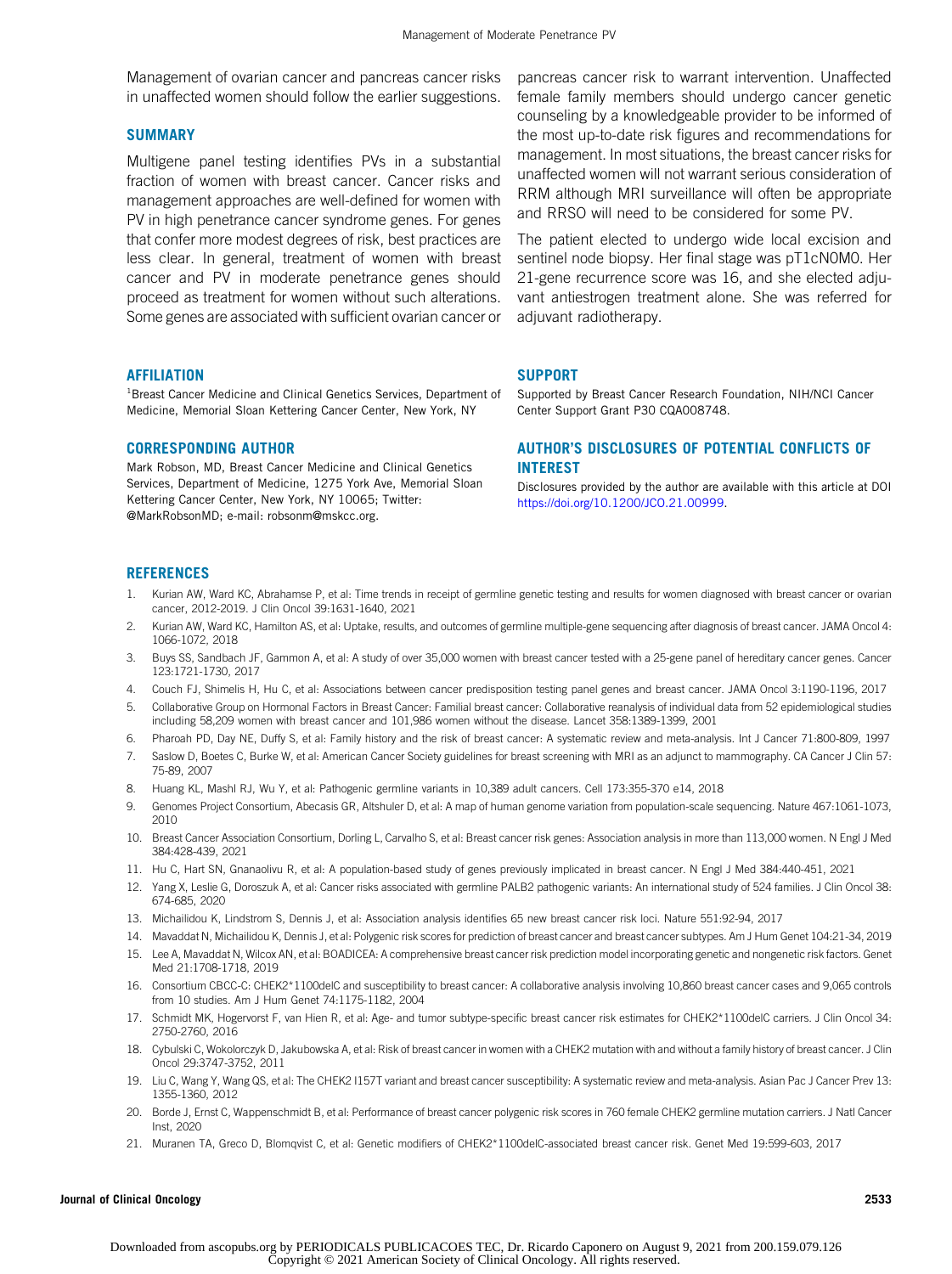#### Robson

- <span id="page-6-0"></span>22. Gallagher S, Hughes E, Wagner S, et al: Association of a polygenic risk score with breast cancer among women carriers of high- and moderate-risk breast cancer genes. JAMA Netw Open 3:e208501, 2020
- <span id="page-6-1"></span>23. Gao C, Polley EC, Hart SN, et al: Risk of breast cancer among carriers of pathogenic variants in breast cancer predisposition genes varies by polygenic risk score. J Clin Oncol 39:2564-2573, 2021
- <span id="page-6-2"></span>24. Mellemkjaer L, Dahl C, Olsen JH, et al: Risk for contralateral breast cancer among carriers of the CHEK2\*1100delC mutation in the WECARE Study. Br J Cancer 98:728-733, 2008
- <span id="page-6-3"></span>25. Weischer M, Nordestgaard BG, Pharoah P, et al: CHEK2\*1100delC heterozygosity in women with breast cancer associated with early death, breast cancerspecific death, and increased risk of a second breast cancer. J Clin Oncol 30:4308-4316, 2012
- <span id="page-6-4"></span>26. Reiner AS, Robson ME, Mellemkjaer L, et al: Radiation treatment, ATM, BRCA1/2, and CHEK2\*1100delC pathogenic variants and risk of contralateral breast cancer. J Natl Cancer Inst 112:1275-1279, 2020
- <span id="page-6-5"></span>27. Song H, Dicks EM, Tyrer J, et al: Population-based targeted sequencing of 54 candidate genes identifies PALB2 as a susceptibility gene for high-grade serous ovarian cancer. J Med Genet 58:305-313, 2020
- <span id="page-6-6"></span>28. Stratton JF, Pharoah P, Smith SK, et al: A systematic review and meta-analysis of family history and risk of ovarian cancer. Br J Obstet Gynaecol 105:493-499, 1998
- <span id="page-6-7"></span>29. Lilyquist J, LaDuca H, Polley E, et al: Frequency of mutations in a large series of clinically ascertained ovarian cancer cases tested on multi-gene panels compared to reference controls. Gynecol Oncol 147:375-380, 2017
- <span id="page-6-8"></span>30. Lu HM, Li S, Black MH, et al: Association of breast and ovarian cancers with predisposition genes identified by large-scale sequencing. JAMA Oncol 5:51-57, 2019
- <span id="page-6-9"></span>31. Ramus SJ, Song H, Dicks E, et al: Germline mutations in the BRIP1, BARD1, PALB2, and NBN genes in women with ovarian cancer. J Natl Cancer Inst 107: djv214, 2015
- 32. Song H, Dicks E, Ramus SJ, et al: Contribution of germline mutations in the RAD51B, RAD51C, and RAD51D genes to ovarian cancer in the population. J Clin Oncol 33:2901-2907, 2015
- 33. Weber-Lassalle N, Hauke J, Ramser J, et al: BRIP1 loss-of-function mutations confer high risk for familial ovarian cancer, but not familial breast cancer. Breast Cancer Res 20:7, 2018
- <span id="page-6-10"></span>34. Yang X, Song H, Leslie G, et al: Ovarian and breast cancer risks associated with pathogenic variants in RAD51C and RAD51D. J Natl Cancer Inst 112: 1242-1250, 2020
- <span id="page-6-11"></span>35. Suszynska M, Ratajska M, Kozlowski P: BRIP1, RAD51C, and RAD51D mutations are associated with high susceptibility to ovarian cancer: Mutation prevalence and precise risk estimates based on a pooled analysis of ~30,000 cases. J Ovarian Res 13:50, 2020
- <span id="page-6-12"></span>36. Lowery MA, Wong W, Jordan EJ, et al: Prospective evaluation of germline alterations in patients with exocrine pancreatic neoplasms. J Natl Cancer Inst 110: 1067-1074, 2018
- <span id="page-6-13"></span>37. Roberts NJ, Jiao Y, Yu J, et al: ATM mutations in patients with hereditary pancreatic cancer. Cancer Discov 2:41-46, 2012
- <span id="page-6-14"></span>38. Hu C, Hart SN, Polley EC, et al: Association between inherited germline mutations in cancer predisposition genes and risk of pancreatic cancer. JAMA 319: 2401-2409, 2018
- <span id="page-6-15"></span>39. Greville-Heygate SL, Maishman T, Tapper WJ, et al: Pathogenic variants in CHEK2 are associated with an adverse prognosis in symptomatic early-onset breast cancer. JCO Precis Oncol 4:472-485, 2020
- <span id="page-6-16"></span>40. Schmidt MK, Tollenaar RA, de Kemp SR, et al: Breast cancer survival and tumor characteristics in premenopausal women carrying the CHEK2\*1100delC germline mutation. J Clin Oncol 25:64-69, 2007
- <span id="page-6-17"></span>41. Litton JK, Hurvitz SA, Mina LA, et al: Talazoparib versus chemotherapy in patients with germline BRCA1/2-mutated HER2-negative advanced breast cancer: Final overall survival results from the EMBRACA trial. Ann Oncol 31:1526-1535, 2020
- <span id="page-6-18"></span>42. Robson M, Im SA, Senkus E, et al: Olaparib for metastatic breast cancer in patients with a germline BRCA mutation. N Engl J Med 377:523-533, 2017
- <span id="page-6-19"></span>43. Tung NM, Robson ME, Ventz S, et al: TBCRC 048: Phase II study of olaparib for metastatic breast cancer and mutations in homologous recombination-related genes. J Clin Oncol 38:4274-4282, 2020
- <span id="page-6-20"></span>44. Aslanian HR, Lee JH, Canto MI: AGA clinical practice update on pancreas cancer screening in high-risk individuals: Expert review. Gastroenterology 159: 358-362, 2020
- <span id="page-6-21"></span>45. Goggins M, Overbeek KA, Brand R, et al: Management of patients with increased risk for familial pancreatic cancer: Updated recommendations from the International Cancer of the Pancreas Screening (CAPS) consortium. Gut 69:7-17, 2020

n-a-a